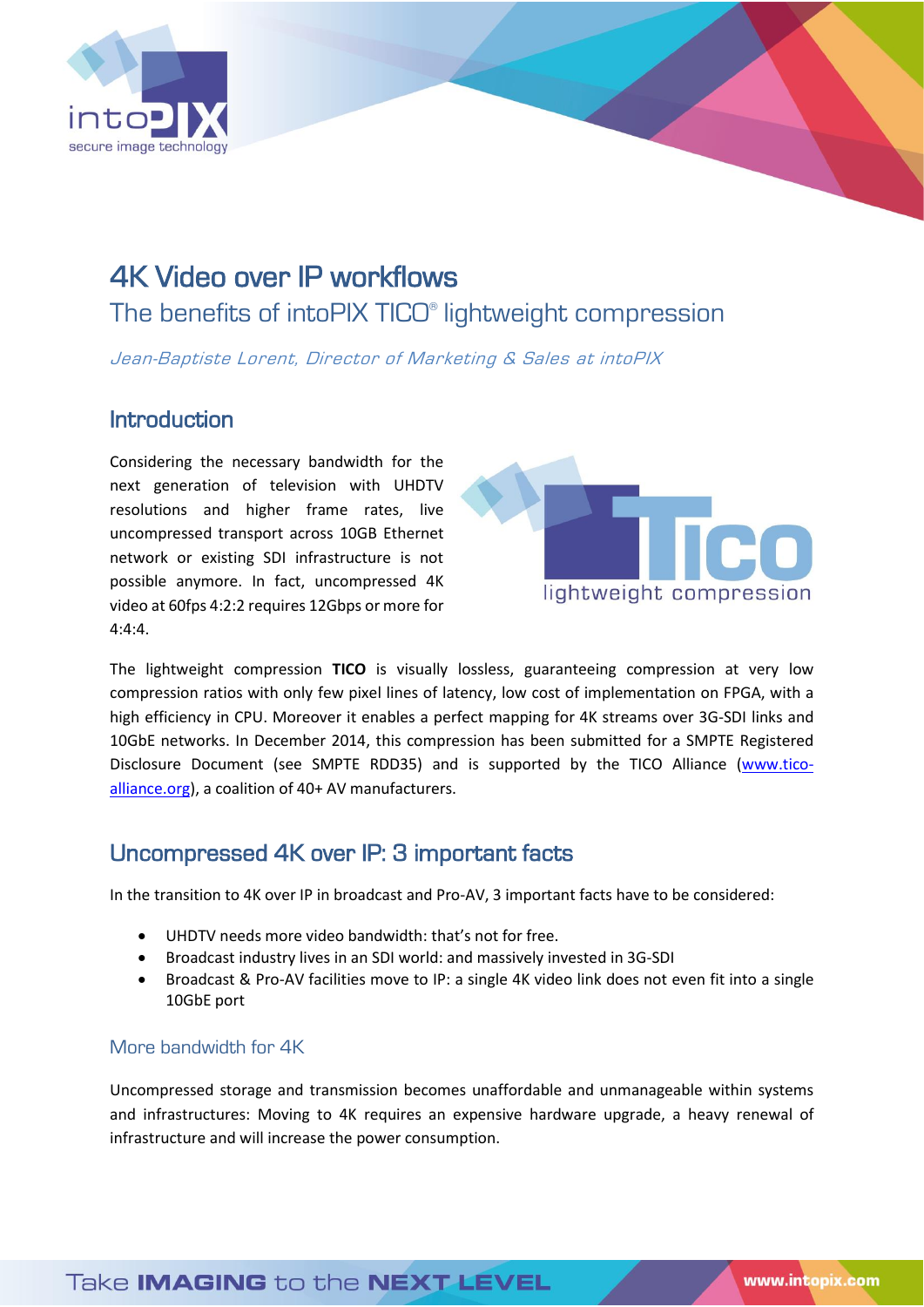#### The SDI World is not dead

SDI is massively deployed in AV facilities, but 4K needs too many cables (4 x 3G-SDI links) and will require more SDI ports on routers and switchers. An upgrade to 12G-SDI will also cost more than 3G-SDI.

#### Transition to IP

Use of standard IT technologies, building an agile, flexible, reconfigurable and scalable workflow, dealing agnostically with a multiplicity of formats with a ubiquitous accessibility is what IP will bring to AV workflows.

Today 1GbE & 10GbE, are the obvious affordable ports. Compared to SDI, it enables a reduction of cost, size and number of cables. The cost of a 10GbE port from an Ethernet switch is going down significantly (compared to 25GbE, 40GbE,…) and is expected to be more affordable than a 3G-SDI in a near future. However, 4K cannot fit in a 10GbE Ethernet (11 880 Mbps). Only 4:2:0 goes below 10GbE and higher bandwidth (i.e. 40GbE, 100GbE) ports are too expensive for a large adoption. And Pro-AV industries need true 4K 60fps at 4:2:2 or 4:4:4 with 10bit per color.

SMPTE 2022 5/6 and related standards are evolving rapidly. Up to now, it was used for point to point IP transmission of uncompressed HD and 3G-SDI. But today, it aims at enabling Live IP Production capability with independent essence mapping specified now using VSF TR03 / SMPTE 2110, thanks to an effort conducted by the JT-NM VSF/SMPTE/EBU/AIMS.

## **Lightly compressed 4K over IP: the ideal answer**

#### Reducing the bandwidth of 4K

Lightly compressed storage and transmission remains affordable and manageable within systems and infrastructures. It involves a low-cost hardware upgrade and reduces the renewal of infrastructures for the same power consumption.

#### Extending the life of SDI workflows

Existing 3G-SDI infrastructures can be scaled with "lightly compressed" 4K. It requires a small compression that can easily be implemented in existing infrastructures and FPGAs and ease upgrading on the field. Ideally, the compressed 4K stream should even fit on a single 3G-SDI. The compression needs to also meet the key requirements to operate in live production infrastructures. It is important not to lose the advantages of current point-topoint, SDI-based systems in terms of workflow familiarity, operational practice and interoperability.

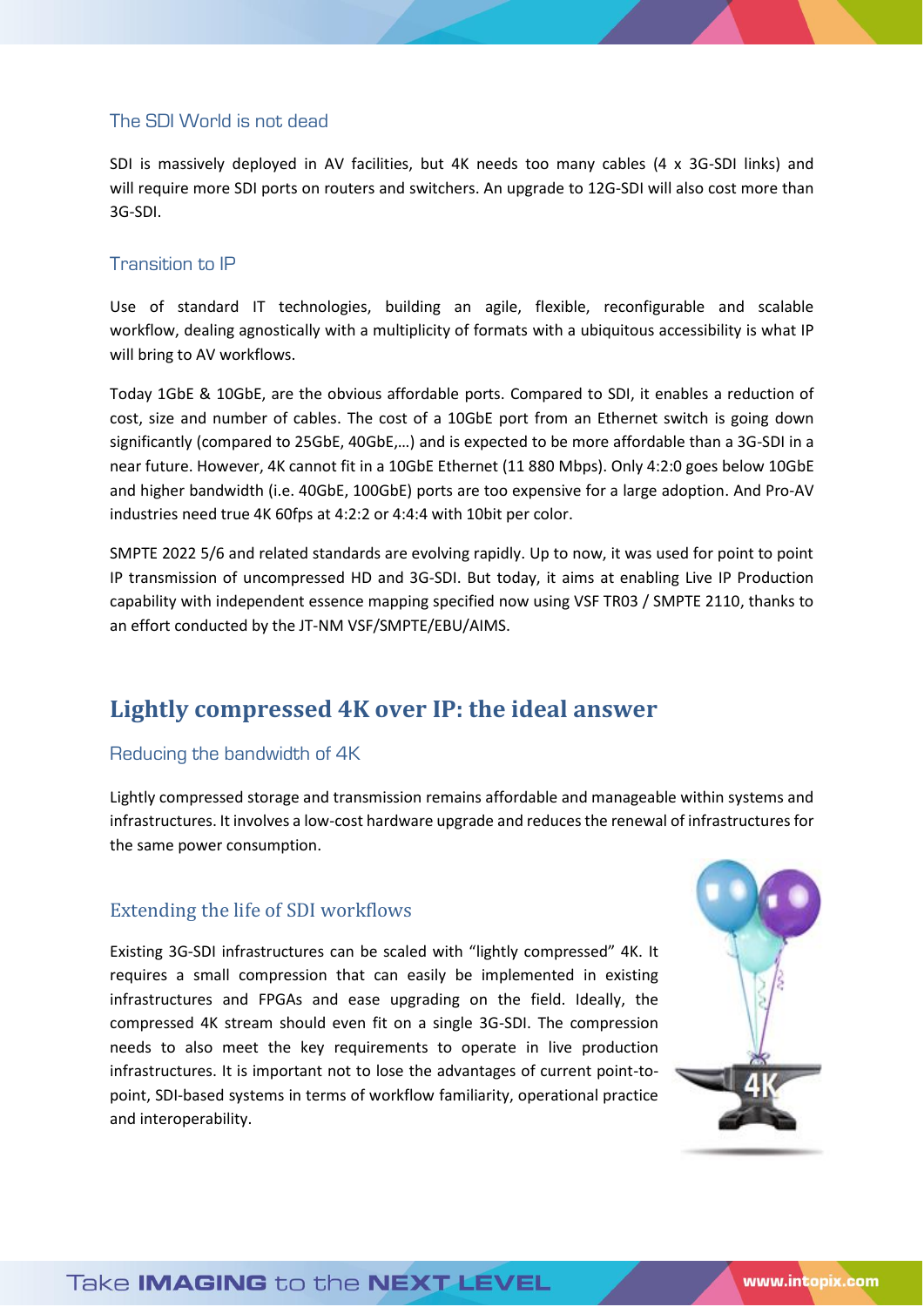#### Moving to IP

"Lightly compressed" 4K is needed to fit in a single 10GbE cable. For the legacy deployed infrastructure, the compression has to be capable of leveraging already deployed SMPTE 2022 5/6 equipment and put 3 x 4K streams on the 3G-SDI mapped on 10GbE. It can also be positive if the compression can go up to mathematically lossless compression for a single 4K stream over a 10GbE link. It is strongly required to get a compression with a low FPGA complexity (and in software) to cover all needs of the 4K over IP workflows. And finally Live production is not just about sending a single stream, it is about many streams.

## TICO compression - Solving the 4K over IP Challenge

Available in FPGAs, intoPIX TICO is a lightweight mezzanine compression codec that has been specifically designed to achieve near lossless quality at very low compression ratios, for a very low FPGA complexity and cost.

TICO has been proposed as a technology to the Joint Task Force on Professional Networked Streamed Media (JT-NM) and has been submitted to SMPTE as SMPTE RDD35, providing open specifications to enable interoperability in the case of 4K over IP application in Broadcast workflows.

#### TICO SMPTE RDD35 unique features are:

- Visually **lossless compression** quality up to 4:1 o Even mathematically lossless at lower compression ratio
- **Robustness to multiple encoding generations**
- Fixed l**ow latency**: Selectable from 2 to 16 pixel lines
- Very **low FPGA resource** requirement:
	- o **No** external DDR memory only pixel line buffer
	- o Low power consumption
- **Fast in software** (highly parallelizable algorithm)
- **Wide range of resolutions**: from HD to 4K/8K UHDTV **& HDR compliant**
- Optimized for **TV & computer generated content**
- Designed **for industry-wide support**: Adapted to multiple usual transport schemes
	- TICO SMPTE RDD35 specifies today:
		- How to carry TICO over SDI and over SMPTE 2022-6
		- How to carry TICO as an independent RTP essence for VSF TR03/ SMPTE 2110 system.

#### Mapping SDI and SMPTE 2022 5/6 for 4K over IP

TICO guarantees a low complexity of implementation with a low compression ratio and no compromise on latency and visual quality, to transport UHDTV 4K over IP. It is perfectly matching the requirements to be carried across both SDI and IP infrastructures.